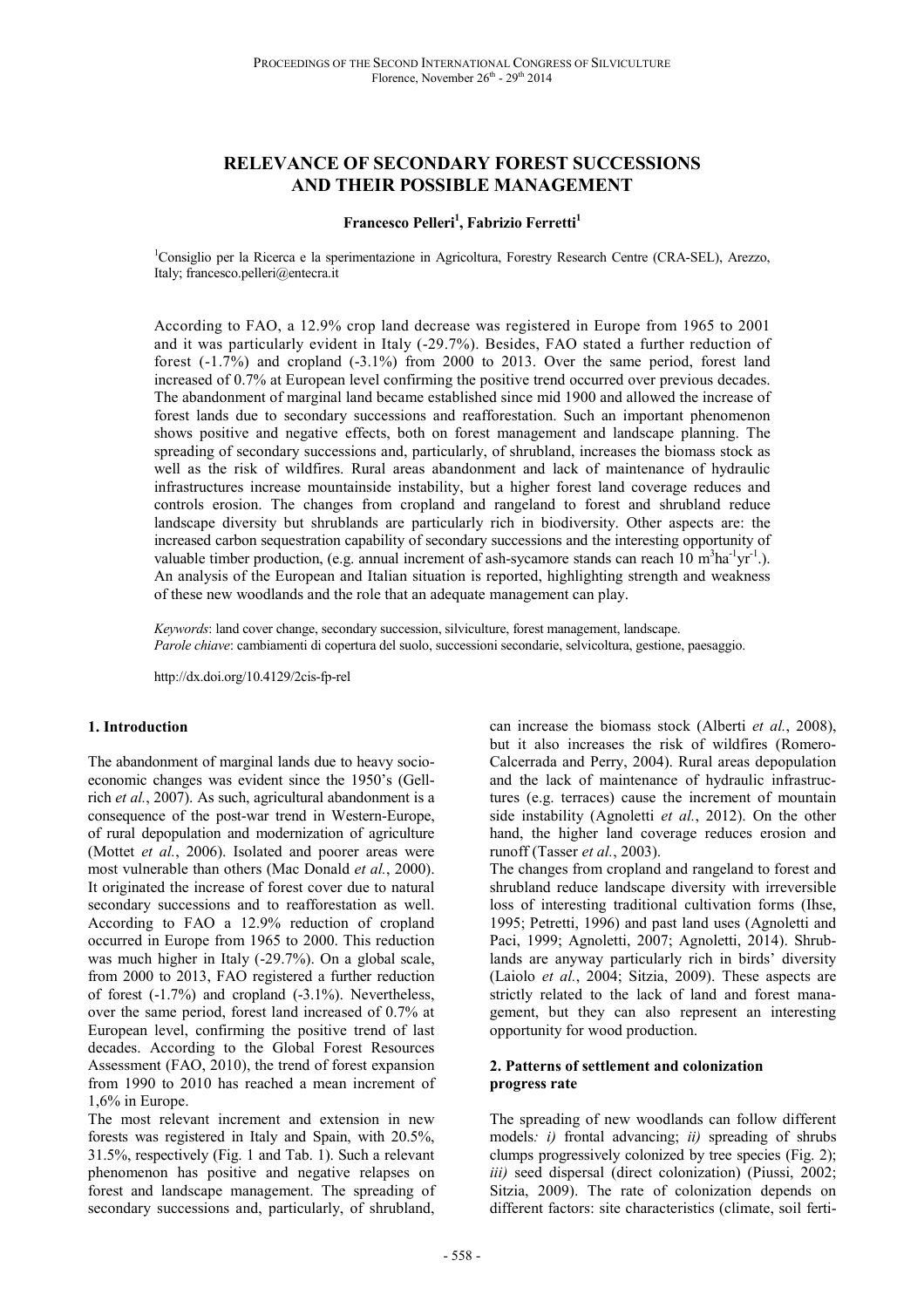lity, etc.) surely play an important role as well as tree species characteristics (seed dispersal and/or vegetative regeneration by stem or root sprouts).

Another important factor is past land uses, which can influence the process of colonization and modify specific composition of new forests.

Particularly, in the terraced sites, the stones of walls create a suitable environment for tree regeneration and can represent a shelter protecting seedlings from mowing and other agricultural practices. In addition, trees cultivated inside or along fields' borders to produce fodder (Bargioni and Zanzi Sulli, 1998) or for traditional grape cultivation (i.e. *vite maritata*) are often a cones-quence of mother trees establishing the colonization of abandoned fields.

Another important factor is definitely landscape texture: small patches of agricultural land inside the forest are in fact rapidly colonized as compared with large agricultural fields, far from forests and characterized by few rows or isolated trees (Fig. 3) (Gambarino *et al.*, 2014).

Moreover, other basic factors are the periodical disturbances, such as fires (Romero-Calcerrada and Perry, 2004), cuttings, mowing etc., which can slow down the colonization process and produce a selection of tree species.

## **3. Ecosystem services and management types**

Secondary forests can produce numerous ecosystem services of considerable importance to society and rural populations.

# *3.1 Carbon sequestration*

The spreading of secondary forests can also represent an interesting opportunity for carbon sequestration (Hooker and Compton, 2003; Houghton *et al.*, 1999) and it gives a relevant contribution to global forest carbon storage.

Depending on case-studies, the carbon accumulation was noticed mainly on the woody component instead than in the soil.

A comparison between organic matter storage and production in a tropical pine plantation and a paired broadleaf secondary forest showed similar total organic matter productions (19.2 and 19.4 Mg ha<sup>-l</sup>yr<sup>-1</sup>, respecttively) but a significantly different structural allocation (Cuevas *et al.*, 1991).

In ash-sycamore secondary forests, stem carbon accumulation increases at a mean rate of 1.69 Mg C ha $\mathrm{^{1}y^{1}}$ and total storage is 1.18 Mg C ha<sup>-1</sup>y<sup>-1</sup> (Alberti *et al.*, 2008). Whilst in Mediterranean regions, a mean rate of 3.4 Mg C  $ha^{-1}y^{-1}$  in the soil was observed at abandoned terraces in the Pantelleria island earlier cultivated with vineyards and caper bushes (La Mantia *et al.*, 2007).

Usually, when abandoned pastures change to secondary broadleaved forests, a general reduction of soil carbon accumulation has been noticed, while an increase in carbon accumulation occurs in soils of abandoned arable land (Guo and Grifford, 2002).

# *3.2 Management of secondary forest for wood production*

The spreading of secondary forests can also represent an interesting opportunity for wood production**.** In the Alpine region, the progressive raising of the tree line due to the abandonment of pasture and global warming is produced by direct colonization of trees.

A few pine species, larch, spruce, birch, alder, and other broadleaved tree species colonize directly abandoned land and pasture (Motta *et al*., 2006; Gambarino *et al*., 2001, 2014). Sometimes, the first stages of colonization are characterized by a shrub layer (hazel, green alder, dwarf mountain Pine, Rhododendron, Juniper, etc.). The direct colonization can give rise to noticeable secondary forests because of the high productive level. In the Italian Pre-alpine region, Ash and Sycamore are able to colonize quickly abandoned agricultural land and produce new secondary forests characterized by a high productive level (Salbitano, 1998; Pelleri and Sulli, 2000; Pelleri *et al.*, 2003).

The direct colonization of these two post-pioneer species is rapid and in a few years they are able to cover the whole area of former agricultural and pasture land, reducing the chance of a further spreading of other species. A study implemented in the Vicenza Province built up a growth model for the development of unmanaged ash-sycamore secondary forests. The stems density, very high in the young stage, decreases rapidly from 30.000 trees  $ha^{-1}$  to 600 over sixty years. At the age of sixty the total volume (stem and branches) can reach more than 450 m<sup>3</sup> ha<sup>-1</sup> (Fig. 4) with a mean increment of about 12  $m^3$  ha<sup>-1</sup>y<sup>-1</sup> at the age of eighteen (Pelleri and Ferretti to be completed).

The potential of ash-sycamore stands is very interesting also for valuable timber productions. Examples of suited management models (i.e., single-tree oriented silviculture or coppice with standard system) could allow the enhancement of a share of the more than 150.000 hectares of maple-lime and ash forests (IFNC, 2005), currently mainly managed according the coppice systems to produce firewood. Experimental trials have reached interesting results starting, in young ashsycamore stands (aged 15-20), with a high thinning intensity and frequency (Pividori, 2002; Giulietti *et al.*, 2009; Pelleri *et al.*, 2009; Crivellaro *et al*., 2013).

The final crop trees  $(100 \text{ ha}^{-1})$  selected in the thinned plot and managed with three localized-selective thinning in fifteen years, showed a superior DBH (+25%) and a superior crown diameter  $(+69%)$  in comparison to the crop trees selected, with the same criteria, in the control plot.

In the Apennine and Mediterranean regions, hop-Hornbeam, flowering Ash, Elm, Black Locust, a few Oaks species and some Pines are able to colonize directly abandoned lands and produce interesting amount of wood biomass. For many secondary forests, coppice is the more suitable management system (i.e., Hornbeam, flowering Ash, Oaks, black Locust, etc.).

In these cases, a permission from local forest service is needed for coppicing, as these stands are generally considered high forest by the forest Law because mainly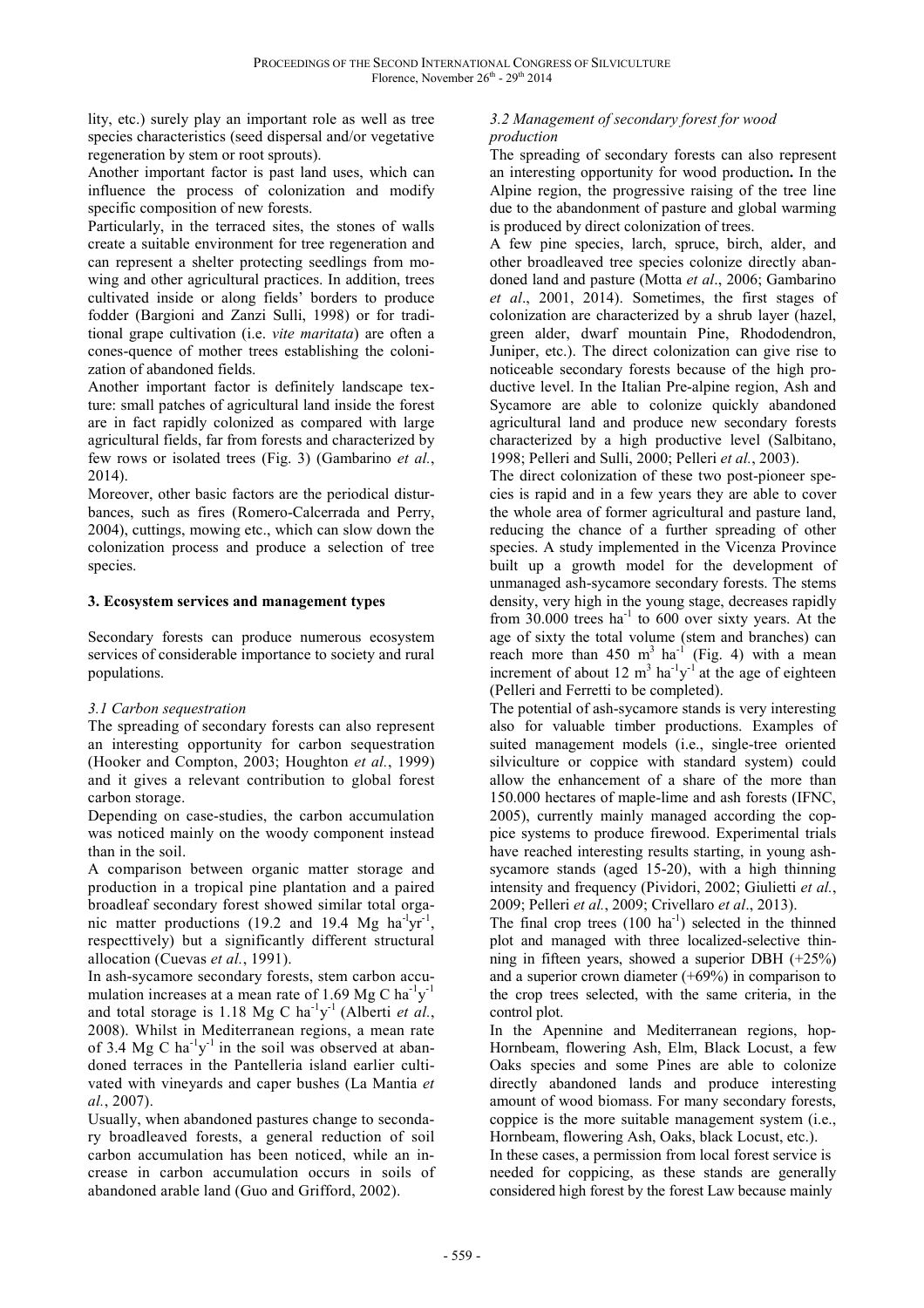regenerated from seed and unmanaged.

At the first coppicing, production can be low due to limited stools' density but it can rapidly grow at following harvestings.

# *3.3 Management of shrubs areas for cattle breeding*

In the Apennine and in the Mediterranean area, secondary woods are more often characterized by a first stage dominated by a shrub layer (Fig. 5). Typical are the shrub layers characterized by Juniper, Broom, and shrub types belonging to the Rosaceae family (i.e., Bramble, Blackthorn, dog Rose, etc).

Under the shrubs coverage, tree species progressively grow using shrubs as a shelter (Pelleri *et al.*, 2005). These woods are rich in biodiversity and can be oriented in the long run towards more stable forests or can be enhanced in these transitory stages through cattle breeding. In order to improve the possibility of cattle breeding, it is important to reduce shrubs' invasion by trimming to maintain pastures free and using more rational techniques of breeding livestock (Argenti *et al*., 2006; Sturaro *et al*., 2009; Marini *et al*., 2011).

Limited shrubs areas not completely closed are important, as they may be preserved as a food source and shelter for cattles in summer time and for their natural features (i.e. birds, biodiversity, etc.). Under the most suitable site conditions, where an articulate composition is present, localized low impact intervenetions may be carried out to favour the evolution towards mixed secondary broadleaved forests.

## *3.4 Biodiversity*

The effect of land abandonment on plant and animal species richness is not unequivocal. Plieninger *et al*. (2014) discovered that land abandonment shows slightly increased plant and animal species richness and overall abundance. Results are however heterogeneous, with differences in the effect size between taxa, spatialtemporal scales, land uses, landforms, and climate.

They also stated that there is no "one-size-fits-all" conservation approach that applies to the diverse contexts of land abandonment in the Mediterranean region.

## *3.5 Landscape management*

In areas with high tourist and landscape value, it is basic the preservation of open spaces and traditional land uses. The progressive closure of landscape caused by the spreading of new woodlands reduces landscape diversity (Agnoletti, 2007; Foster, 1992; Foster *et al*., 1998). In mountainous agricultural sites, characterized by a high tourist and landscape value, old traditional land uses are often present. In these situations, the abandonment can produce a loss of these traditional land uses, so important for their cultural heritage. The restorations of these old land uses (chestnut orchard, terraces, pollarding trees for forage, old grape cultivation systems, etc.) can be maintained and managed for their historical and cultural significance and used also for tourist activities.

# **4. Conclusion**

The recent FAO report (FRA, 2010) highlights a continuous increase of woodlands in Europe, especially in Spain and Italy. According to the preliminary data of new IFNC from 2005 to 2015 an increment of 600.000 hectares in forests cover was estimated in Italy. In ten years, forest coverage increased from 34.7% to 36.7% of total land area. Following the abandonment of land devoted to agriculture, secondary forests colonized wide surfaces previously oriented to agricultural and pasture activities, following different colonization patterns.

The new secondary forests are able to provide several ecosystem services (carbon sequestration, wood production, soil protection, biodiversity, etc.) but they can, at the same time, create problems connected to the abandonment, depopulation of mountain area and the lack of secondary forests management (increase of wildfire risk, loss of patterns and levels of landscape diversity, increase of land slide risk, etc).

To enhance secondary forests ecosystem services and increase the contribution that forests can provide to society, it is necessary to actively start managing these new woodlands, enhancing, case by case, their ecological and productive potentials.

In the most productive secondary forests, it is possible to improve valuable timber production (i.e., Ash-Sycamore and a few conifer secondary forests).

It seems basic the involvement of stakeholders with a participative process, to provide financial support, the cooperative management of private lands, to foster first silvicultural operations and to promote a local market as well.

In many secondary forests, the more suitable management is likely to be the coppice system (i.e., Hornbeam, flowering Ash, Oaks, etc.).

In areas with high touristic and landscape values, it is important to preserve open spaces and traditional land uses to maintain a suited landscape diversity.

In abandoned pastures dominated by shrubs, a main point is to keep pastures free, by controlling shrubs invasion, maintaining only localized shrub cover for bird diversity and manage these transitory stages through cattle breeding. In the best site conditions, where the evolution of shrubland towards mixed secondary forests is fast and evident, low impact silvicultural interventions are advisable.

It seems necessary to highlight that every type of decision on the management forms has to be based on the natural characteristics of spontaneous reafforestation, and especially on social, economic and cultural contexts in which the new woodlands and landscape are inserted.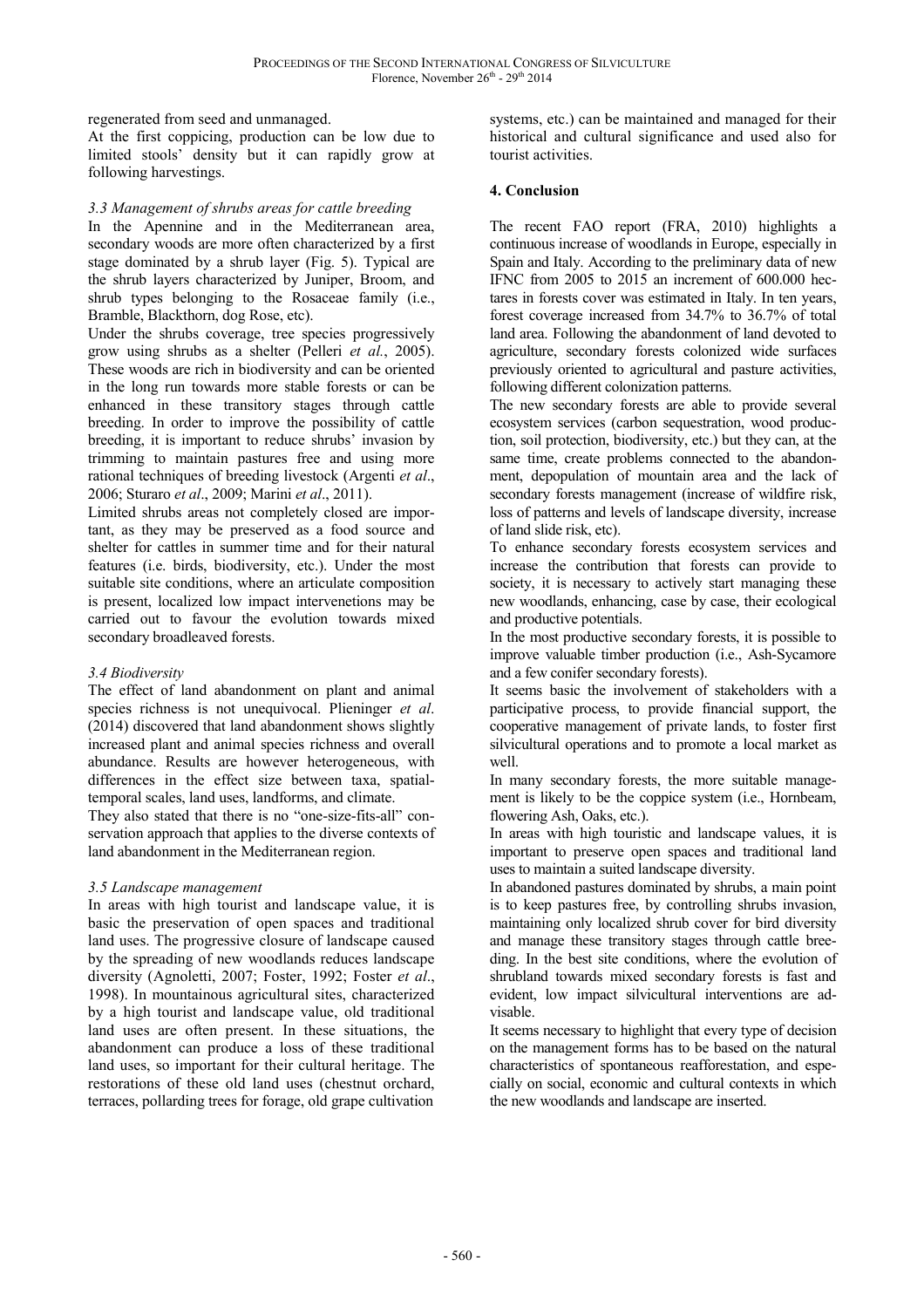Table 1. Trends in the extension of forest from 1990 to 2010. The most relevant countries with more than 500,000 hectares of cover increment.

| Tabella 1. Incremento delle foreste dal 1990 al 2010. Le nazioni più importanti con più di 500.00 |  |  |  |
|---------------------------------------------------------------------------------------------------|--|--|--|
| ettari di incremento di superficie.                                                               |  |  |  |

| Countries      | Forest area (1000 ha) |           |           |      |
|----------------|-----------------------|-----------|-----------|------|
|                | 1990                  | 2010      | 1990-2010 | $\%$ |
| Europe         | 989,471               | 1,005,001 | 15,530    | 1.6  |
| Spain          | 13,818                | 18,173    | 4,355     | 31.5 |
| Italy          | 7,590                 | 9,149     | 1,559     | 20.5 |
| France         | 14,537                | 15,954    | 1,417     | 9.7  |
| Norway         | 9,130                 | 10,065    | 935       | 10.2 |
| Sweden         | 27,281                | 28,203    | 922       | 3.4  |
| <b>Belarus</b> | 7,780                 | 8,630     | 850       | 10.9 |
| Greece         | 3,299                 | 3,903     | 604       | 18.3 |
| Bulgaria       | 3,327                 | 3,927     | 600       | 18.0 |



Figure 1. Trends in the extension of forest area (%) from 1990 to 2010 (FAO - FRA 2010). Figura 1. Incremento in superficie delle foreste in Europa dal 1990 al 2010 (FAO - FRA 2010).



Figure 2. Secondary succession on abandoned pasture where first shrubs clumps are progressively colonized by tree species (Apennine).

Figura 2. Colonizzazione di un pascolo abbandonato dove i primi nuclei di arbusti (nucleazione) sono progressivamente colonizzati da specie arboree (Appennino).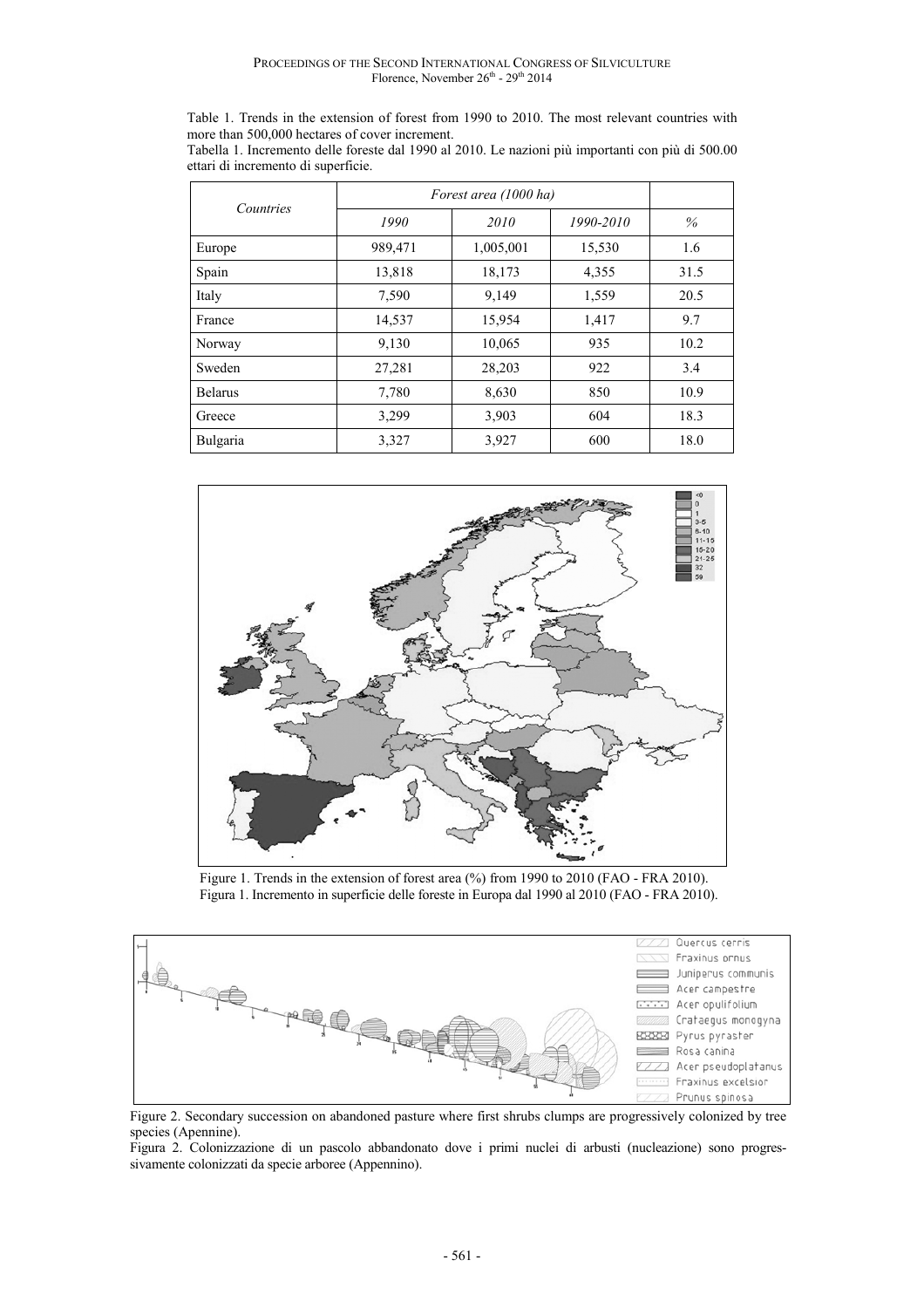PROCEEDINGS OF THE SECOND INTERNATIONAL CONGRESS OF SILVICULTURE Florence, November 26<sup>th</sup> - 29<sup>th</sup> 2014



Figure 3. Secondary succession on abandoned pasture following centrifugal advancing pattern becoming established from isolated Turkey Oak and Maple trees.

Figura 3. Colonizzazione di un pascoli secondo pattern centrifugo a partire da piante isolate di cerro e acero.



Figure 4. Total tree volume trend in unmanaged Ash-Sycamore secondary forests of Pre-alpine region. Figura 4. Andamento del volume dendrometrico in aceri-frassineti secondari non gestiti della regione prealpina.



Figure 5. Juniper and Broom secondary succession on abandoned agricultural land (Apennine). Figura 5. Colonizzazione di aree agricole abbandonate da parte del ginepro comune e la ginestra odorosa (Appennino).

#### **RIASSUNTO**

#### **Rilevanza delle successioni secondarie e loro possibile gestione**

Secondo FAO, dal 1965 al 2001 in Europa le superfici agricole si sono ridotte del 12,9%, particolarmente in Italia (-29,7%). Sempre secondo FAO, a livello globale, dal 2000 al 2013, la superficie forestale (-1,7%) e quella agricola (-3,1%) si sono ulteriormente ridotte;mentre in Europa quella forestale è aumentata (0,7%), concordemente con quanto avvenuto nei decenni pre-

cedenti. L'abbandono delle aree agricole marginali, originatosi a partire dagli anni '50, ha determinato il progressivo aumento delle superfici forestali dovuto all'imboschimento spontaneo e all'attività di rimboschimento. Un fenomeno così rilevante ha effetti positivi e negativi, spesso ambivalenti, sulla gestione forestale e territoriale. La diffusione delle neoformazioni forestali, in particolare di aree ad arbusteti, può aumentare il rischio di incendio, d'altra parte accresce la quantità di biomassa. La mancanza del presidio umano e l'abbandono delle sistemazioni idrauliche di aree agricole portano ad un progressivo au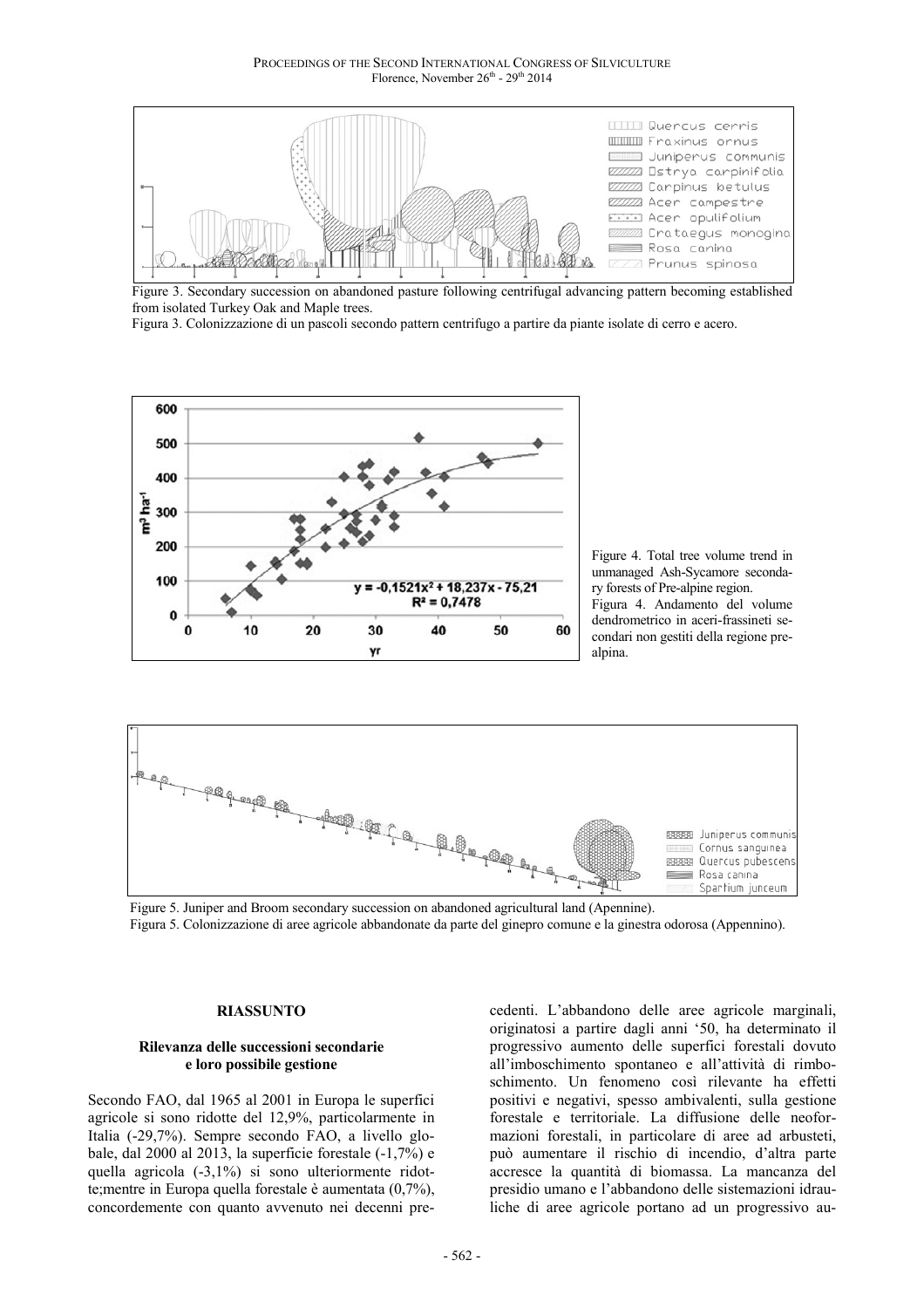mento dell'instabilità dei versanti, viceversa la maggiore copertura del suolo riduce e controlla fenomeni erosivi. La progressiva chiusura di aree aperte porta ad una progressiva omogeneizzazione del paesaggio con perdita di diversità e di sistemi tradizionali di uso del suolo, d'altra parte le formazioni ad arbusteti sono assai ricche di biodiversità. Ulteriori aspetti sono l'aumentata capacità di stoccaggio del carbonio e le potenzialità produttive - in particolare di legname di pregio - di parte di queste neoformazioni con incrementi medi anche di 10 m<sup>3</sup>ha<sup>-1</sup>yr<sup>-1</sup>. Si analizza la situazione europea ed italiana evidenziando punti di forza e di debolezza di queste formazioni ed il ruolo che può giocare una corretta gestione.

## **BIBLIOGRAPHY**

Agnoletti M., 2007 – *The degradation of traditional landscape in a mountain area of Tuscany during the 19th and 20th centuries: implication for biodiversity and sustainable management*. Forest Ecology and Management, 249: 5-17.

http://dx.doi.org/10.1016/j.foreco.2007.05.032

- Agnoletti M., Emanueli F., Maggiari G., Preti F., 2012 – *Paesaggio e dissesto idrogeologico: il disastro ambientale del 25 ottobre 2011 nelle Cinque Terre.* In: Agnoletti M., Carandini A., Santagata W., (Eds.), 2012, Florens 2012. Studi e Ricerche / Essays and Researches. Bandecchi e Vivaldi, Pontedera, Pisa. pp. 25-39.
- Agnoletti M., 2014 *Rural landscape*, *nature conservation and culture: Some notes on research trends and management approaches from a (southern) European perspective*. Landscape and Urban Planning, 126: 66-73.
- http://dx.doi.org/10.1016/j.landurbplan.2014.02.012
- Agnoletti M., Paci M., 1999 *Ecologia del paesaggio della fattoria di Gargonza (Valdichiana) dal 1823 ad oggi*. Accademia Italiana di Scienze Forestali, Annali, XLVIII: 42-82.
- Alberti G*.*, Peresotti A., Piussi P., Zerbi G., 2008 *Forest ecosystem Carbon accumulation during a secondary succession in the Eastern Prealps of Italy*. Forestry, 81: 1-11.

http://dx.doi.org/10.1093/forestry/cpm026

- Argenti G., Bianchetto E., Ferretti F., Giulietti V., Milandri M., Pelleri F., Romagnoli P., Signorini M.A., Venturi E., 2006 – *Caratterizzazione di un area pascoliva abbandonata in località San Paolo in Alpe (S. Sofia FC) utilizzata in modo estensivo*. V Congresso SISEF 27-30 settembre 2005 Grugliasco TO. Forest@, 3 (3): 387-396.
- Bargioni E., Zanzi Sulli A., 1998 *The production of fodder trees in Valdagno Vicenza*, *Italy. The Ecological History of European Forests*. Edited by Kirby K.J. and Watkins C. CAB international: 43-52.
- Crivellaro A., Giulietti V., Brunetti M., Pelleri F., 2013 – *European ash (*Fraxinus excelsior L*.) secondary woodlands in Italy: management system and timber properties*. ISCHP-13 Proceeding of 4<sup>th</sup>

International Scientific Conference on Harwood Processing,  $7<sup>th</sup>$ -9<sup>th</sup> October 2013, Florence, Italy: 70-76.

- Cuevas E., Brown S., Lugo A.E., 1991 *Above- and belowground organic matter storage and production in a tropical pine plantation and a paired broadleaf secondary forest*. Plant and soil, 135 (2): 257-268. http://dx.doi.org/10.1007/BF00010914
- FAO, 2010 *Global Forest resources assessment*: *main report*. Fao forestry paper 163: 378 pp.
- Ferretti F., Giulietti V., Pelleri F., 2010 *Tavola di cubatura a doppia entrata ed a una entrata per gli aceri frassineti di neoformazione nella Comunità Montana Agno-Chiampo*. Annali CRA- Centro Ric. Selv., 36, 2009-2010: 59-66.
- Foster D., Motzkin R., Slater G.B., 1998 *Land-use History as long-term Broad scale disturbance: regional forest dynamics in central New England.* Ecosystems, 1: 96-119.

http://dx.doi.org/10.1007/s100219900008

- Foster R.F., 1992 *Land-use history (1730–1990) and vegetation dynamics in central New England*, *USA*. Journal of Ecology, 80: 753-772. http://dx.doi.org/10.2307/2260864
- Gambarino M., Lingua E., Martinez Subirà M., Motta R., 2011 – *The larch wood pasture: structure and dynamics of a cultural landscape*. European Journal of Forest Research, 130: 491-502.

http://dx.doi.org/10.1007/s10342-010-0437-5

Gambarino M., Sibona E., Lingua E., Motta R., 2014 – *Decline of traditional landscape in a protected area of the southwestern Alps: The fate of enclosed pasture patches in the land mosaic shift*. Journal of Mountain Science, 11, 2: 544-554.

http://dx.doi.org/10.1007/s11629-013-2666-9

Gellrich M., Baur P., Koch B., Zimmermann N.E., 2007 – *Agricultural land abandonment and natural forest re-growth in the Swiss mountains: A spatially explicit economic analysis.* Agriculture, Ecosystems and Environment, 118: 93-108.

http://dx.doi.org/10.1016/j.agee.2006.05.001

- Giulietti V., Ferretti F., Pelleri F., 2009 – *Prove di diradamento in acero-frassineti di neoformazione nella Comunità Montana Agno-Chiampo(VI): risultati dopo il secondo intervento.* Annali CRA- Centro Ric. Selv, 35, 2007-2008: 87-100.
- Guo L.B., Grifford R.M., 2002 *Soil carbon stocks and land use change: a meta analysis*. Global Change Biology, 8: 345-360.

http://dx.doi.org/10.1046/j.1354-1013.2002.00486.x

Hooker T.D., Compton J.E., 2003 – *Forest ecosystem carbon and nitrogen accumulation during the first century after agricultural abandonment*. Ecological Applications, 13: 299-313.

http://dx.doi.org/10.1890/1051-0761(2003)013[0299:F E CANA] 2.0.CO;2

Houghton R.A., Hackler J.L., Lawrence K.T., 1999 – *The U.S. carbon budget: contributions from land-use change.* Science, 285, 574-578.

http://dx.doi.org/10.1126/science.285.5427.574

Ihse M., 1995 – *Swedish agricultural landscapes* – *patterns and changes during the last 50 years*, *studied by*